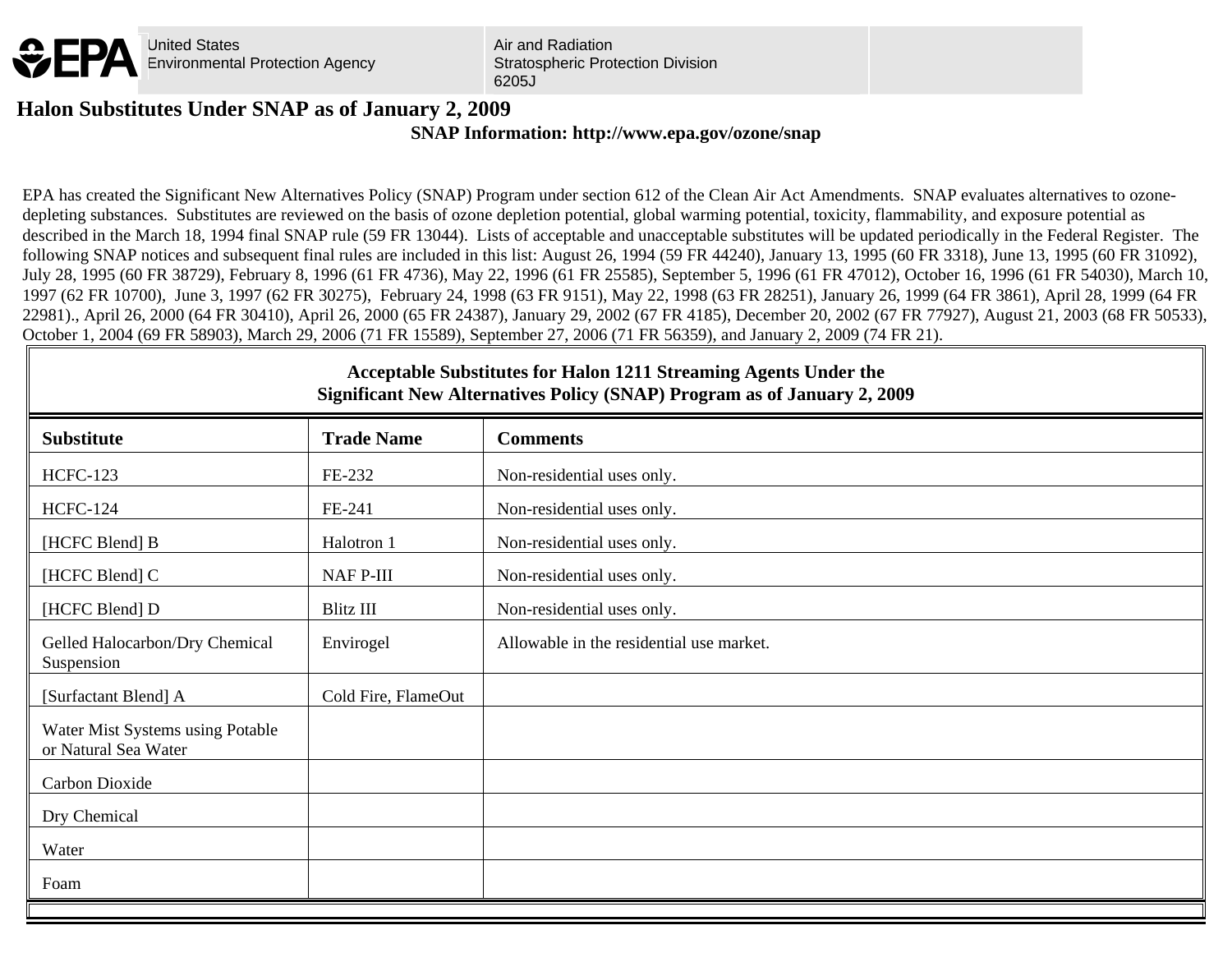| Acceptable Substitutes for Halon 1211 Streaming Agents Subject to Narrowed Use Limits<br>under the Significant New Alternatives Policy (SNAP) Program as of January 2, 2009 |                      |                                                                                                                                                                                               |                                                                                                                                                                                                                                                                                                                                                                                                                                                                                                                                                                                                                     |
|-----------------------------------------------------------------------------------------------------------------------------------------------------------------------------|----------------------|-----------------------------------------------------------------------------------------------------------------------------------------------------------------------------------------------|---------------------------------------------------------------------------------------------------------------------------------------------------------------------------------------------------------------------------------------------------------------------------------------------------------------------------------------------------------------------------------------------------------------------------------------------------------------------------------------------------------------------------------------------------------------------------------------------------------------------|
| <b>Substitute</b>                                                                                                                                                           | <b>Trade Name</b>    | <b>Limitations</b>                                                                                                                                                                            | <b>Comments</b>                                                                                                                                                                                                                                                                                                                                                                                                                                                                                                                                                                                                     |
| [HCFC Blend] E                                                                                                                                                              | <b>NAF P-IV</b>      | Acceptable in nonresidential uses only.                                                                                                                                                       | As with other streaming agents, EPA recommends that potential risks of combustion<br>byproducts be labeled on the extinguisher (see UL 2129).<br>See comments 1, 2.                                                                                                                                                                                                                                                                                                                                                                                                                                                 |
| HFC-227ea                                                                                                                                                                   | <b>FM-200</b>        | Acceptable in nonresidential uses only.                                                                                                                                                       | See comments 1, 2                                                                                                                                                                                                                                                                                                                                                                                                                                                                                                                                                                                                   |
| HFC-236fa                                                                                                                                                                   |                      | Acceptable in nonresidential uses when manufactured<br>using any process that does not convert<br>perfluoroisobutylene (PFIB) directly to HFC-236fa in<br>a single step.                      | See comments 1, 2, 3                                                                                                                                                                                                                                                                                                                                                                                                                                                                                                                                                                                                |
| $CF_3I$                                                                                                                                                                     |                      | Acceptable in nonresidential uses only.                                                                                                                                                       |                                                                                                                                                                                                                                                                                                                                                                                                                                                                                                                                                                                                                     |
| $C_6F_{14}$                                                                                                                                                                 | PFC-614, CEA-<br>614 | Acceptable for nonresidential uses where other<br>alternatives are not technically feasible due to<br>performance or safety requirements because of their<br>physical or chemical properties. | Users should observe the limitations on PFC acceptability by making reasonable effort<br>to undertake the following measures:<br>(i) conduct an evaluation of foreseeable conditions of end use;<br>(ii) determine that the physical or chemical properties or other technical constraints of<br>the other available agents preclude their use; and<br>(iii) determine that human exposure to the other alternative extinguishing agents may<br>result in failure to meet applicable use conditions; Documentation of such measures<br>should be available for review upon request.<br>See additional comments 1, 2 |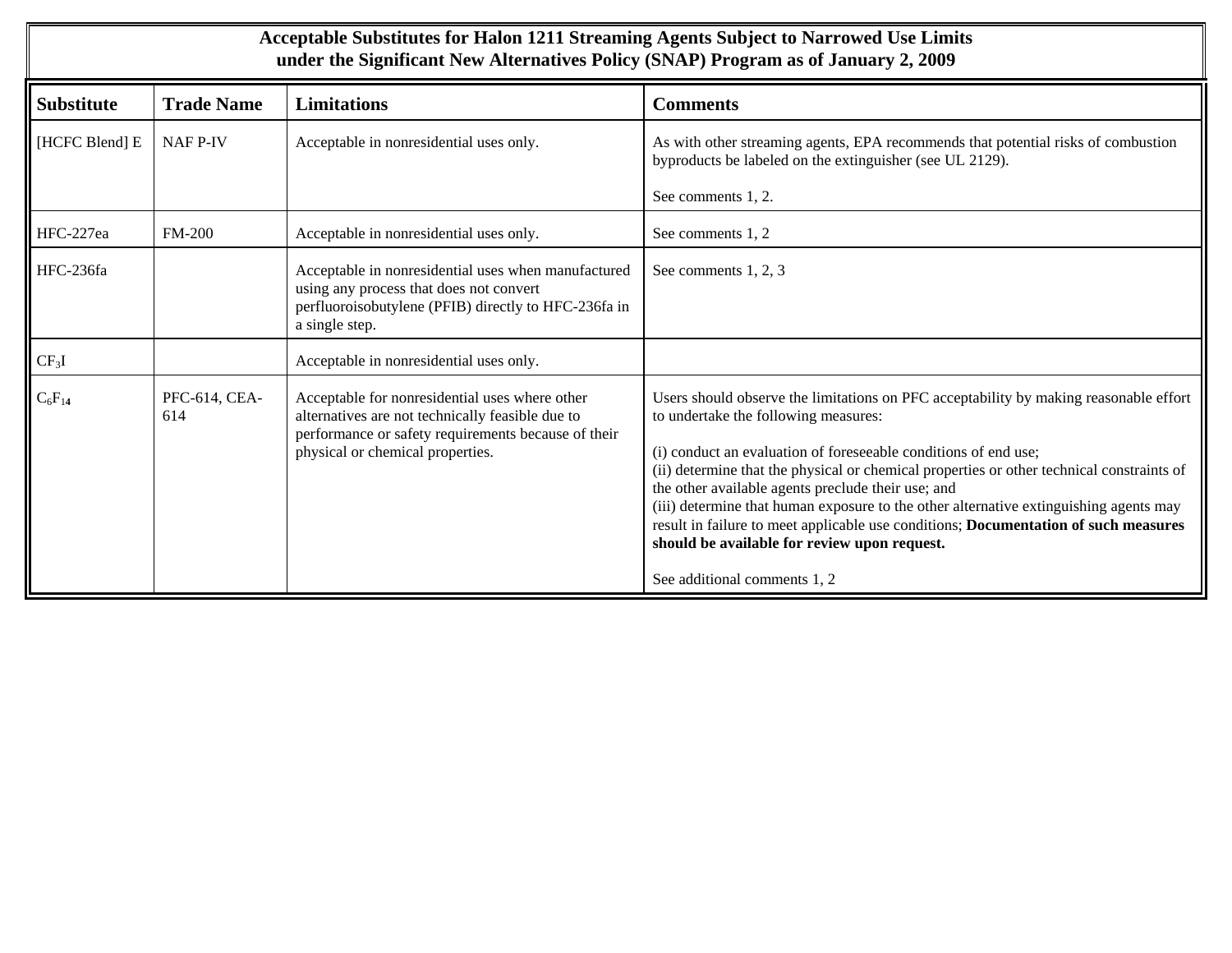## **Acceptable Substitutes for Halon 1211 Streaming Agents Subject to Narrowed Use Limits under the Significant New Alternatives Policy (SNAP) Program as of January 2, 2009**

| <b>Substitute</b>                                                                                      | <b>Trade Name</b> | <b>Limitations</b>                      | <b>Comments</b>                                                                                                                                                                                                                                                                                                                                                                                                                                                          |
|--------------------------------------------------------------------------------------------------------|-------------------|-----------------------------------------|--------------------------------------------------------------------------------------------------------------------------------------------------------------------------------------------------------------------------------------------------------------------------------------------------------------------------------------------------------------------------------------------------------------------------------------------------------------------------|
| $C6-$<br>perfluoroketone<br>(1,1,1,2,2,4,5,5,5)<br>nonafluoro-4-<br>(trifluoromethyl)-<br>3-pentanone) | Novec 1230        | Acceptable in nonresidential uses only. | For operations that fill canisters to be used in streaming applications, EPA<br>recommends the following:<br>- install and use adequate ventilation;<br>- clean up all spills immediately in accordance with good industrial hygiene practices;<br>and<br>- provide training for safe handling procedures to all employees that would be likely to<br>handle containers of the agent or extinguishing units filled with the agent.<br>See additional comments 1, 2, 4, 5 |
| H Galden HFPEs                                                                                         |                   | Acceptable in nonresidential uses only. | For operations that fill canisters to be used in streaming applications, EPA<br>recommends the following:<br>- install and use adequate ventilation;<br>- clean up all spills immediately in accordance with good industrial hygiene practices;<br>and<br>- provide training for safe handling procedures to all employees that would be likely to<br>handle containers of the agent or extinguishing units filled with the agent.<br>See additional comments 1, 2, 4, 5 |

Additional Comments

1. Discharge testing and training should be strictly limited only to that which is essential to meet safety or performance requirements.

2. The agent should be recovered from the fire protection system in conjunction with testing or servicing, and recycled for later use or destroyed.

3. Acceptable for local application systems inside textile process machinery.

4. As with other streaming agents, EPA recommends that potential risks of combustion by-products be labeled on the extinguisher (see UL 2129)

5. EPA has no intention of duplicating or displacing OSHA coverage related to the use of personal protective equipment (e.g., respiratory protection), fire protection, hazard communication, worker training or any other occupational safety and health standard with respect to halon substitutes.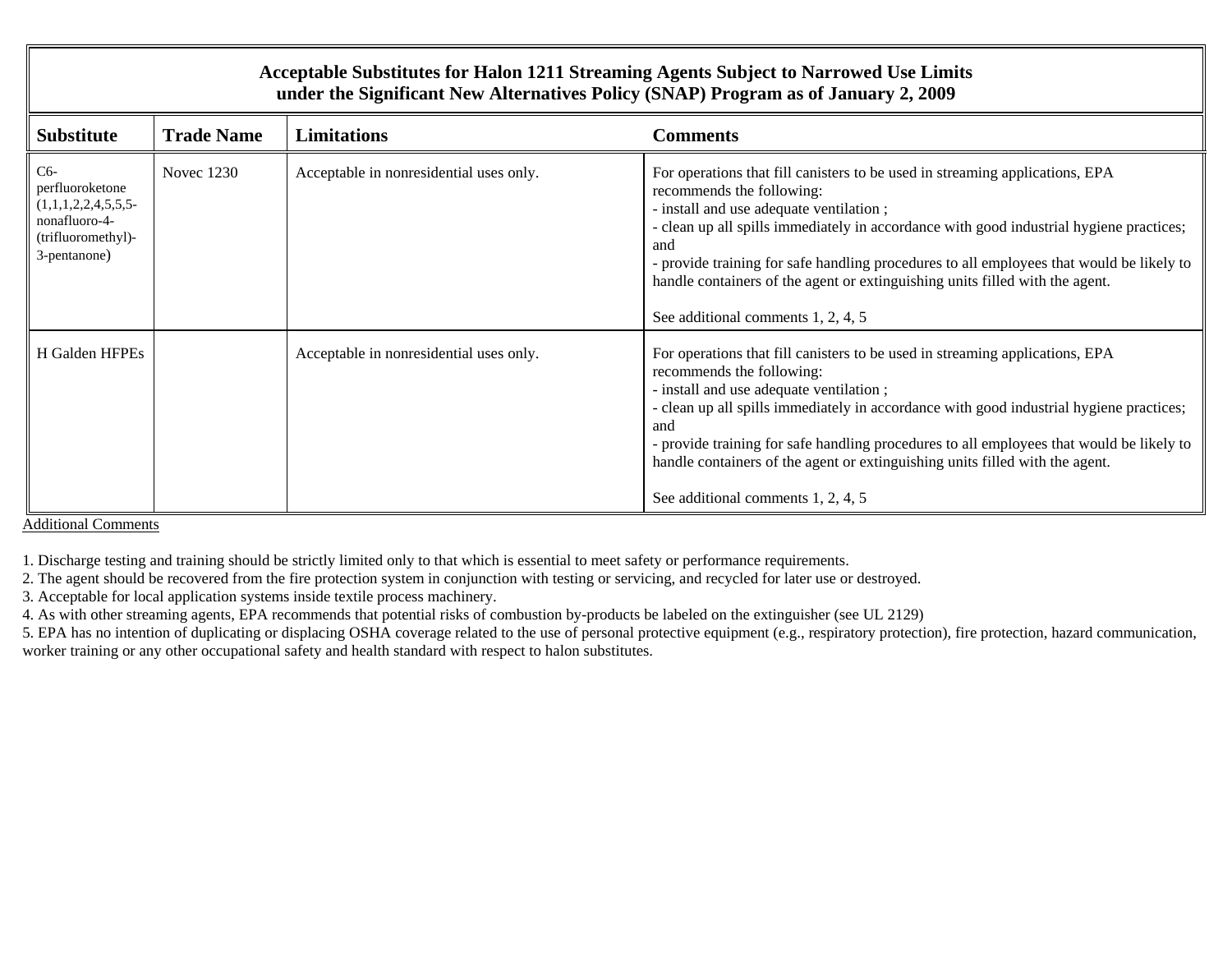| Acceptable Substitutes for Halon 1301 Total Flooding Agents Under the<br>Significant New Alternatives Policy (SNAP) Program as of January 2, 2009 |                   |                                                                                                                                                                                                              |  |
|---------------------------------------------------------------------------------------------------------------------------------------------------|-------------------|--------------------------------------------------------------------------------------------------------------------------------------------------------------------------------------------------------------|--|
| <b>Substitute</b>                                                                                                                                 | <b>Trade Name</b> | <b>Comments</b>                                                                                                                                                                                              |  |
| Powdered Aerosol C                                                                                                                                | PyroGen, Soyuz    | For use in unoccupied areas only.                                                                                                                                                                            |  |
| Powdered Aerosol A                                                                                                                                | <b>SFE</b>        | For use in unoccupied areas only.                                                                                                                                                                            |  |
| Carbon Dioxide                                                                                                                                    |                   | System design must adhere to OSHA 1910.162(b)(5) and NFPA Standard 12                                                                                                                                        |  |
| Water                                                                                                                                             |                   |                                                                                                                                                                                                              |  |
| Water Mist Systems using Potable or<br>Natural Sea Water                                                                                          |                   |                                                                                                                                                                                                              |  |
| HCFC-22                                                                                                                                           |                   | Use of this agent should be in accordance with the safety guidelines in the latest edition of the NFPA 2001<br>Standard for Clean Agent Fire Extinguishing Systems.                                          |  |
|                                                                                                                                                   |                   | The comparative design concentration based on cup burner values is approximately 13.9% while its cardiotoxic<br>LOAEL is 5.0%. Thus, it is unlikely that this agent will be used in normally occupied areas. |  |
|                                                                                                                                                   |                   | See additional comments 1, 2, 3, 4, 5, 6                                                                                                                                                                     |  |
| <b>HCFC-124</b>                                                                                                                                   |                   | Use of this agent should be in accordance with the safety guidelines in the latest edition of the NFPA 2001<br>Standard for Clean Agent Fire Extinguishing Systems.                                          |  |
|                                                                                                                                                   |                   | The comparative design concentration based on cup burner values is approximately 8.4% while its cardiotoxic<br>LOAEL is 2.5%. Thus, it is unlikely that this agent will be used in normally occupied areas.  |  |
|                                                                                                                                                   |                   | See additional comments 1, 2, 3, 4, 5                                                                                                                                                                        |  |
| [HCFC Blend] A                                                                                                                                    | <b>NAF S-III</b>  | Use of this agent should be in accordance with the safety guidelines in the latest edition of the NFPA 2001<br>Standard for Clean Agent Fire Extinguishing Systems.                                          |  |
|                                                                                                                                                   |                   | The comparative design concentration based on full scale testing is approximately 8.6%.                                                                                                                      |  |
|                                                                                                                                                   |                   | The agent should be recovered from the fire protection system in conjunction with testing or servicing, and<br>should be recycled for later use or destroyed.                                                |  |
|                                                                                                                                                   |                   | Feasible for use in a normally occupied area.                                                                                                                                                                |  |
|                                                                                                                                                   |                   | See additional comments 1, 2, 3, 4, 5                                                                                                                                                                        |  |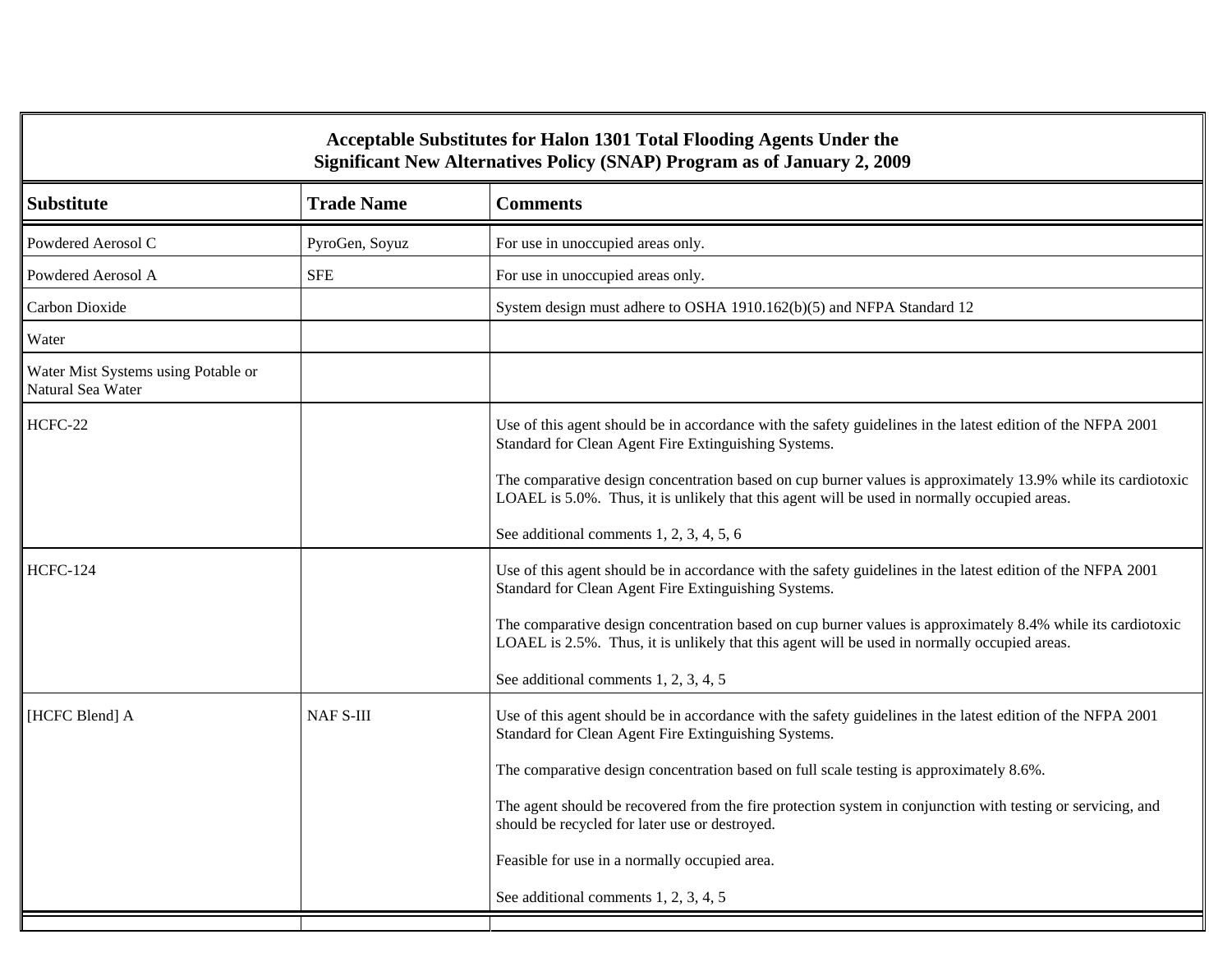| <b>Acceptable Substitutes for Halon 1301 Total Flooding Agents Under the</b><br>Significant New Alternatives Policy (SNAP) Program as of January 2, 2009 |                                      |                                                                                                                                                                                                                                                                                                                                                                                        |  |
|----------------------------------------------------------------------------------------------------------------------------------------------------------|--------------------------------------|----------------------------------------------------------------------------------------------------------------------------------------------------------------------------------------------------------------------------------------------------------------------------------------------------------------------------------------------------------------------------------------|--|
| <b>Substitute</b>                                                                                                                                        | <b>Trade Name</b><br><b>Comments</b> |                                                                                                                                                                                                                                                                                                                                                                                        |  |
| $HFC-23$                                                                                                                                                 | FE 13                                | Use of this agent should be in accordance with the safety guidelines in the latest edition of the NFPA 2001<br>Standard for Clean Agent Fire Extinguishing Systems.                                                                                                                                                                                                                    |  |
|                                                                                                                                                          |                                      | The comparative design concentration based on cup burner values is approximately 14.4% while data indicates<br>that its cardiotoxicity NOAEL is 30% without added oxygen and 50% with added oxygen. Its LOAEL is likely<br>to exceed 50%.                                                                                                                                              |  |
|                                                                                                                                                          |                                      | Feasible for use in a normally occupied area.                                                                                                                                                                                                                                                                                                                                          |  |
|                                                                                                                                                          |                                      | See additional comments 1, 2, 3, 4, 5                                                                                                                                                                                                                                                                                                                                                  |  |
| <b>HFC-125</b>                                                                                                                                           | FE 25                                | Use of this agent should be in accordance with the safety guidelines in the latest edition of the NFPA 2001<br>Standard for Clean Agent Fire Extinguishing Systems.                                                                                                                                                                                                                    |  |
|                                                                                                                                                          |                                      | The comparative design concentration based on cup burner values is approximately 11.3% while its cardiotoxic<br>LOAEL is 10.0%. Thus, it is unlikely that this agent will be used in normally occupied areas.                                                                                                                                                                          |  |
|                                                                                                                                                          |                                      | See additional comments 1, 2, 3, 4, 5                                                                                                                                                                                                                                                                                                                                                  |  |
| <b>HFC-134a</b>                                                                                                                                          |                                      | Use of this agent should be in accordance with the safety guidelines in the latest edition of the NFPA 2001<br>Standard for Clean Agent Fire Extinguishing Systems.                                                                                                                                                                                                                    |  |
|                                                                                                                                                          |                                      | The comparative design concentration based on cup burner values is approximately 12.6% while its cardiotoxic<br>LOAEL is 8.0%. Thus, it is unlikely that this agent will be used in normally occupied areas.                                                                                                                                                                           |  |
|                                                                                                                                                          |                                      | See additional comments 1, 2, 3, 4, 5, 6                                                                                                                                                                                                                                                                                                                                               |  |
| HFC-227ea                                                                                                                                                | <b>FM-200</b>                        | The comparative design concentration based on cup burner values is approximately 7.0% while data indicate<br>that its cardiotoxicity LOAEL is probably greater than 10.5%. EPA is accepting 10.5% as its LOAEL.<br>Use of this agent should be in accordance with the safety guidelines in the latest edition of the NFPA 2001<br>Standard for Clean Agent Fire Extinguishing Systems. |  |
|                                                                                                                                                          |                                      | This agent was submitted to the Agency as a Premanufacture Notice (PMN) agent and is presently subject to<br>requirements contained in a Toxic Substances Control Act (TSCA) Significant New Use Rule (SNUR).                                                                                                                                                                          |  |
|                                                                                                                                                          |                                      | Feasible for use in a normally occupied area.                                                                                                                                                                                                                                                                                                                                          |  |
|                                                                                                                                                          |                                      | See additional comments 1, 2, 3, 4, 5                                                                                                                                                                                                                                                                                                                                                  |  |
|                                                                                                                                                          |                                      |                                                                                                                                                                                                                                                                                                                                                                                        |  |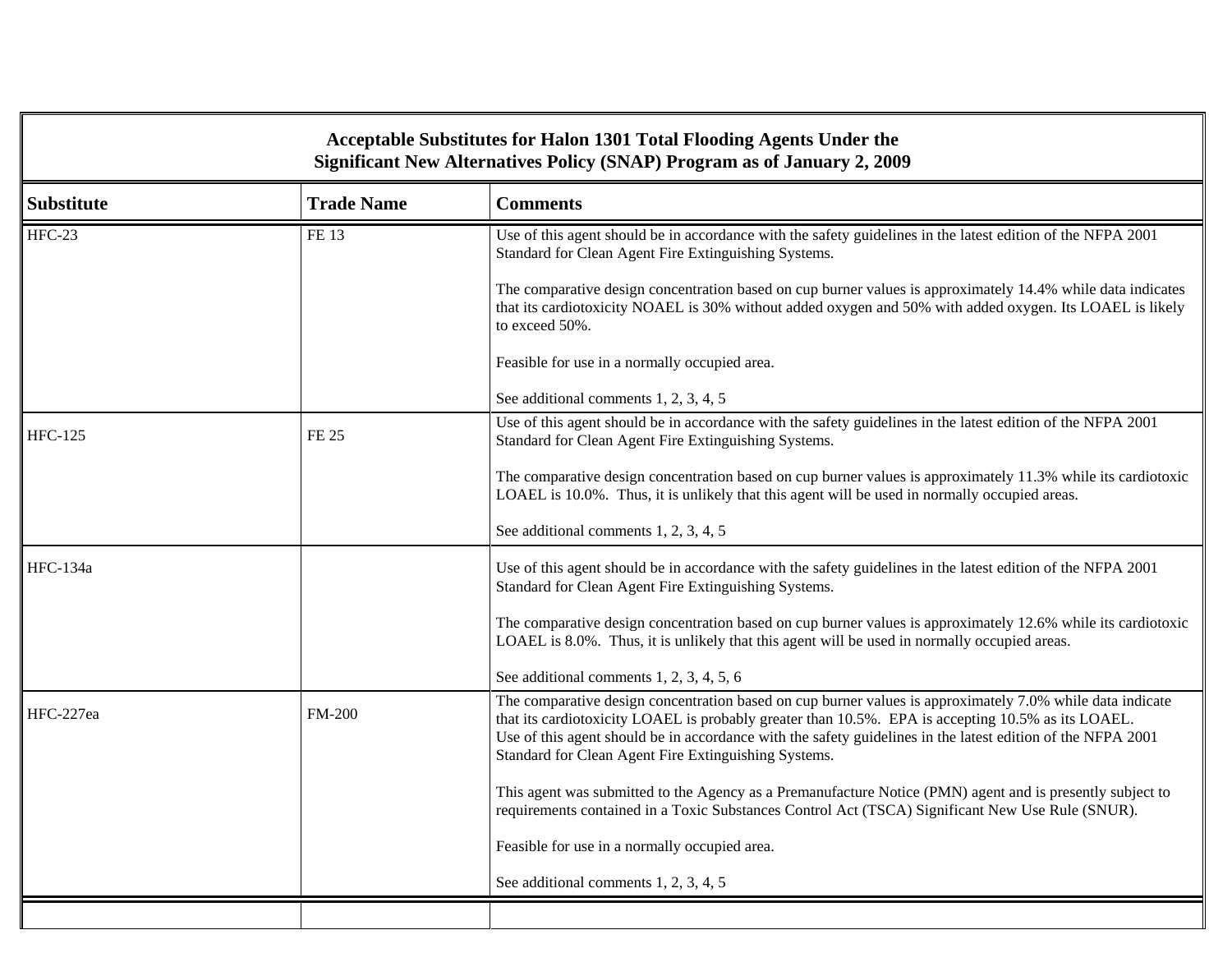| Acceptable Substitutes for Halon 1301 Total Flooding Agents Under the<br>Significant New Alternatives Policy (SNAP) Program as of January 2, 2009 |                   |                                                                                                                                                                                                                                                                                                                                                                                                                                                                                                                                                                                                                                         |  |
|---------------------------------------------------------------------------------------------------------------------------------------------------|-------------------|-----------------------------------------------------------------------------------------------------------------------------------------------------------------------------------------------------------------------------------------------------------------------------------------------------------------------------------------------------------------------------------------------------------------------------------------------------------------------------------------------------------------------------------------------------------------------------------------------------------------------------------------|--|
| <b>Substitute</b>                                                                                                                                 | <b>Trade Name</b> | <b>Comments</b>                                                                                                                                                                                                                                                                                                                                                                                                                                                                                                                                                                                                                         |  |
| $IG-100$                                                                                                                                          | <b>NN100</b>      | IG-100 systems must include alarms and warning mechanisms.<br>Workplace personnel and employees should not remain in or re-enter the area after system discharge (even if<br>such discharge is accidental) without appropriate personal protective equipment.<br>Use of this agent should be in accordance with the safety guidelines in the latest edition of the NFPA 2001<br>Standard for Clean Agent Fire Extinguishing Systems.<br>See additional comments 1, 2 and 5.                                                                                                                                                             |  |
| $IG-01$<br>(formerly Inert Gas Blend C)                                                                                                           | Argotec           | Use of this agent should be in accordance with the safety guidelines in the latest edition of the NFPA 2001<br>Standard for Clean Agent Fire Extinguishing Systems.<br>The Agency does not contemplate personnel remaining in the space after system discharge during a fire without<br>Self Contained Breathing Apparatus (SCBA) as required by OSHA.<br>EPA does not encourage any employee to intentionally remain in the area after system discharge, even in the<br>event of accidental discharge. In addition, the system must include alarms and warning mechanisms as specified<br>by OSHA.<br>See additional comments 1, 2, 5. |  |
| $IG-55$<br>(formerly Inert Gas Blend B)                                                                                                           | Argonite          | Use of this agent should be in accordance with the safety guidelines in the latest edition of the NFPA 2001<br>Standard for Clean Agent Fire Extinguishing Systems.<br>The Agency does not contemplate personnel remaining in the space after system discharge during a fire without<br>Self-Contained Breathing Apparatus (SCBA) as required by OSHA.<br>EPA does not encourage any employee to intentionally remain in the area after discharge, even in the event of<br>accidental discharge. In addition, the system must include alarms and warning mechanisms as specified by<br>OSHA.<br>See additional comments 1, 2, 5         |  |
| $IG-541$                                                                                                                                          | Inergen           | Use of this agent should be in accordance with the safety guidelines in the latest edition of the NFPA 2001<br>Standard for Clean Agent Fire Extinguishing Systems.                                                                                                                                                                                                                                                                                                                                                                                                                                                                     |  |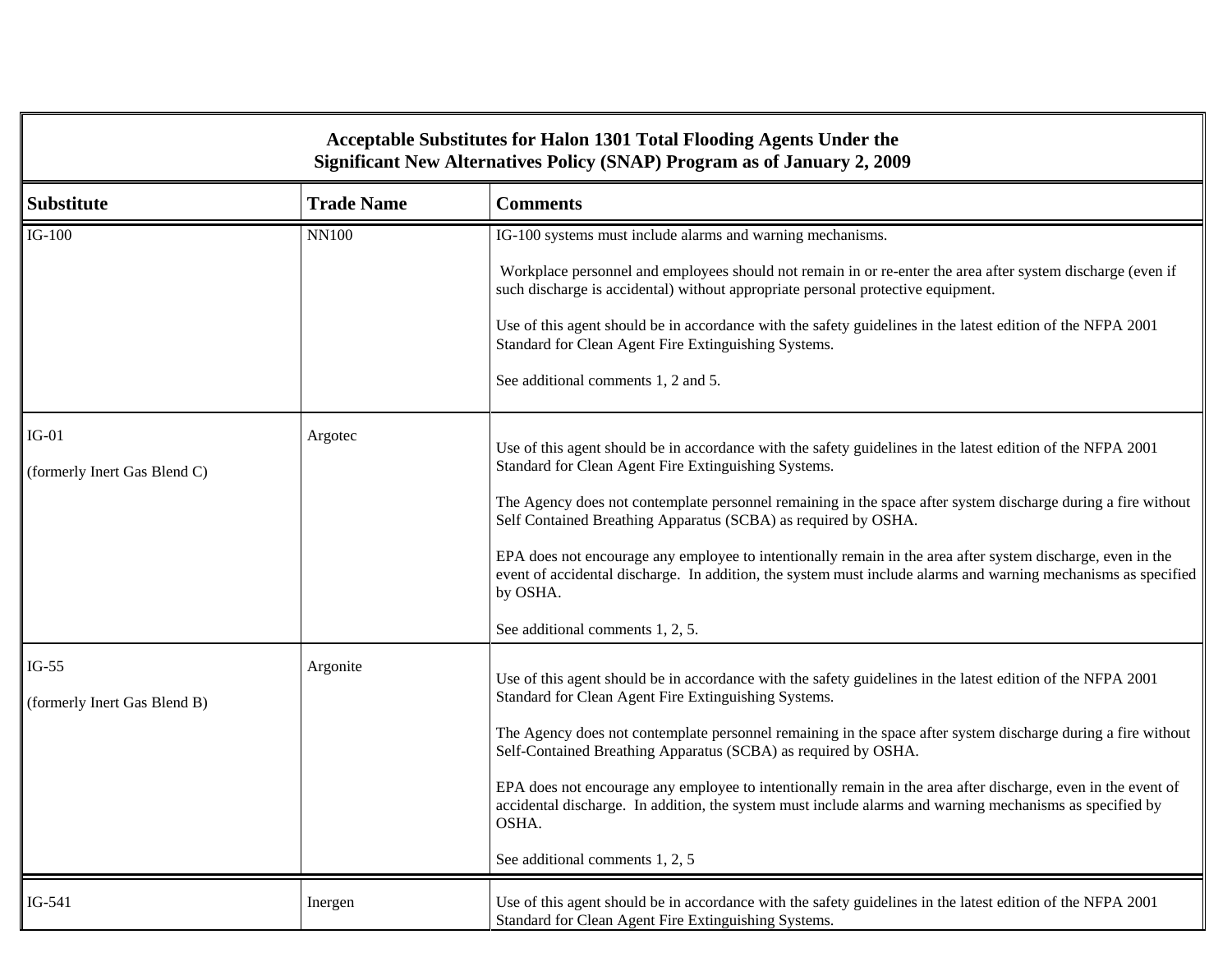| Acceptable Substitutes for Halon 1301 Total Flooding Agents Under the<br>Significant New Alternatives Policy (SNAP) Program as of January 2, 2009 |                                                   |                                                                                                                                                                                                                                                                                                                                                                                                                                                                                                   |  |
|---------------------------------------------------------------------------------------------------------------------------------------------------|---------------------------------------------------|---------------------------------------------------------------------------------------------------------------------------------------------------------------------------------------------------------------------------------------------------------------------------------------------------------------------------------------------------------------------------------------------------------------------------------------------------------------------------------------------------|--|
| <b>Trade Name</b><br><b>Substitute</b><br><b>Comments</b>                                                                                         |                                                   |                                                                                                                                                                                                                                                                                                                                                                                                                                                                                                   |  |
|                                                                                                                                                   |                                                   | Studies have shown that healthy, young individuals can remain in a 10% to 12% oxygen atmosphere for 30 to 40<br>minutes without impairment. However, in a fire emergency, the oxygen level may be reduced below safe levels,<br>and the combustion products formed by the fire are likely to cause harm. Thus, the Agency does not<br>contemplate personnel remaining in the space after system discharge during a fire without Self Contained<br>Breathing Apparatus (SCBA) as required by OSHA. |  |
|                                                                                                                                                   |                                                   | Feasible for use in a normally occupied area.<br>This agent contains $CO2$ , which is intended to increase blood oxygenation and cerebral blood flow in low<br>oxygen atmospheres. The design concentration should result in no more than 5% $CO2$ .<br>See additional comments 1, 2, 5                                                                                                                                                                                                           |  |
|                                                                                                                                                   |                                                   |                                                                                                                                                                                                                                                                                                                                                                                                                                                                                                   |  |
| Gelled Halocarbon/Dry Chemical<br>Suspension with ammonium<br>polyphosphate additive                                                              | Envirogel with ammonium<br>polyphosphate additive | Use of this agent should be in accordance with the safety guidelines in the latest edition of the NFPA 2001<br>Standard for Clean Agent Fire Extinguishing Systems, for whichever hydrofluorocarbon gas is employed.<br>Envirogel is listed as a streaming substitute under the generic name Gelled Halocarbon / Dry Chemical<br>Suspension. Envirogel was also previously listed as a total flooding substitute under the same generic name.<br>See additional comments 1, 2, 3, 4, 5.           |  |
|                                                                                                                                                   |                                                   |                                                                                                                                                                                                                                                                                                                                                                                                                                                                                                   |  |
| Foam A<br>(formerly [Water Mist / Surfactant Blend]<br>A)                                                                                         | Phirex+                                           | This agent is not a clean agent, but is a low-density, short duration foam.                                                                                                                                                                                                                                                                                                                                                                                                                       |  |
| Uni-light Advanced Fire Fighting Foam<br>1% water mist system                                                                                     | Uni-light AFFF 1%                                 | This agent is intended for use onboard ships and in off-shore installations. It may be used both in normally<br>occupied and unoccupied areas.                                                                                                                                                                                                                                                                                                                                                    |  |
|                                                                                                                                                   |                                                   | Appropriate personal protective equipment should be worn during manufacture or in the event of a release.<br>Personal protective equipment should include safety goggles, protective gloves, and a self-contained breathing<br>apparatus.                                                                                                                                                                                                                                                         |  |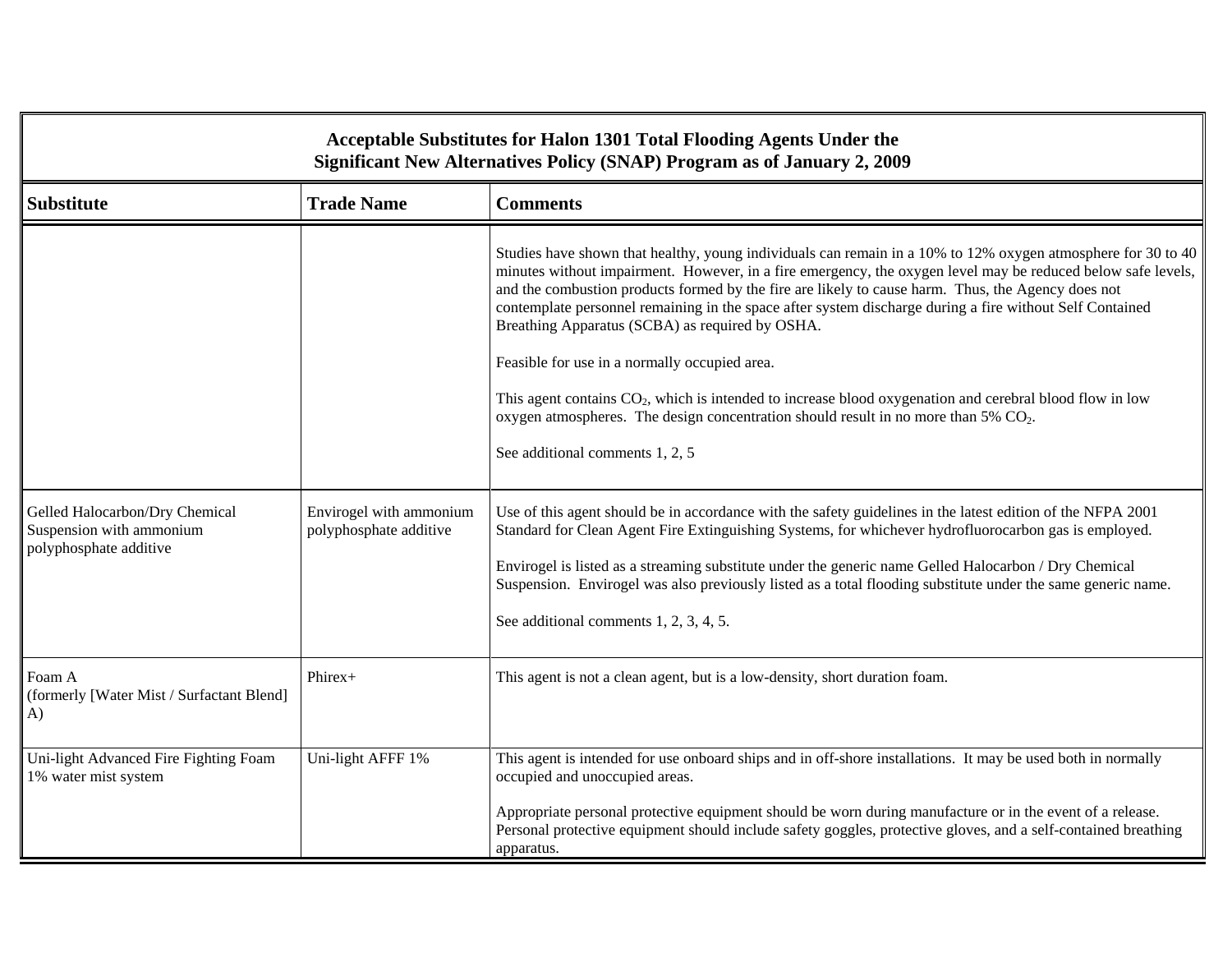| Acceptable Substitutes for Halon 1301 Total Flooding Agents Under the<br>Significant New Alternatives Policy (SNAP) Program as of January 2, 2009 |                           |                                                                                                                                                                                                                                                                                                                                                                                                                                       |  |
|---------------------------------------------------------------------------------------------------------------------------------------------------|---------------------------|---------------------------------------------------------------------------------------------------------------------------------------------------------------------------------------------------------------------------------------------------------------------------------------------------------------------------------------------------------------------------------------------------------------------------------------|--|
| <b>Substitute</b>                                                                                                                                 | <b>Trade Name</b>         | <b>Comments</b>                                                                                                                                                                                                                                                                                                                                                                                                                       |  |
| Uni-light Advanced Fire Fighting Foam<br>1% water mist system (con't)                                                                             | Uni-light AFFF 1% (con't) | Supply bottles for the foam should be clearly labeled with the potential hazards associated with the use of the<br>chemicals in the foam, as well as handling procedures to reduce risk resulting from these hazards.                                                                                                                                                                                                                 |  |
|                                                                                                                                                   |                           | Use should conform with relevant OSHA requirements, including 29 CFR1910, Subpart L, Sections 1910.160<br>and 1910.163.                                                                                                                                                                                                                                                                                                               |  |
|                                                                                                                                                   |                           | EPA has no intention of duplicating or displacing OSHA coverage related to the use of personal protection<br>equipment (e.g., respiratory protection), fire protection, hazard communication, worker training or any other<br>occupational safety and health standard with respect to halon substitutes.                                                                                                                              |  |
| C6-perfluoroketone (1,1,1,2,2,4,5,5,5-<br>nonafluoro-4-(trifluoromethyl)-3-<br>pentanone)                                                         | <b>Novec 1230</b>         | Use of the agent should be in accordance with the safety guidelines in the latest edition of the NFPA 2001<br>Standard for Clean Agent Fire Extinguishing Systems.                                                                                                                                                                                                                                                                    |  |
|                                                                                                                                                   |                           | For operations that install and maintain total flooding systems using this agent, EPA recommends the following:<br>- install and use adequate ventilation;<br>- clean up all spills immediately in accordance with good industrial hygiene practices; and<br>- provide training for safe handling procedures to all employees that would be likely to handle containers of the<br>agent or extinguishing units filled with the agent. |  |
|                                                                                                                                                   |                           | See additional notes 1, 2, 3, 4, 5.                                                                                                                                                                                                                                                                                                                                                                                                   |  |
| HFC-125 with 0.1% d-limonene                                                                                                                      | <b>NAFS 125</b>           | Use of the agent should be in accordance with the safety guidelines in the latest edition of the NFPA 2001<br>Standard for Clean Agent Fire Extinguishing Systems.                                                                                                                                                                                                                                                                    |  |
|                                                                                                                                                   |                           | Extinguisher bottles should be clearly labeled with the potential hazards and handling procedures associated<br>with the use of HFC-125 and d-limonene, to reduce risk resulting from these hazards.                                                                                                                                                                                                                                  |  |
|                                                                                                                                                   |                           | See additional notes 1, 2, 3, 4, 5.                                                                                                                                                                                                                                                                                                                                                                                                   |  |
| HFC-227ea with 0.1% d-limonene                                                                                                                    | <b>NAF S 227</b>          | Use of the agent should be in accordance with the safety guidelines in the latest edition of the NFPA 2001<br>Standard for Clean Agent Fire Extinguishing Systems.                                                                                                                                                                                                                                                                    |  |
|                                                                                                                                                   |                           | Extinguisher bottles should be clearly labeled with the potential hazards and handling procedures associated<br>with the use of HFC-227ea and d-limonene, to reduce risk resulting from these hazards.                                                                                                                                                                                                                                |  |
|                                                                                                                                                   |                           | See additional notes $1, 2, 3, 4, 5$ .                                                                                                                                                                                                                                                                                                                                                                                                |  |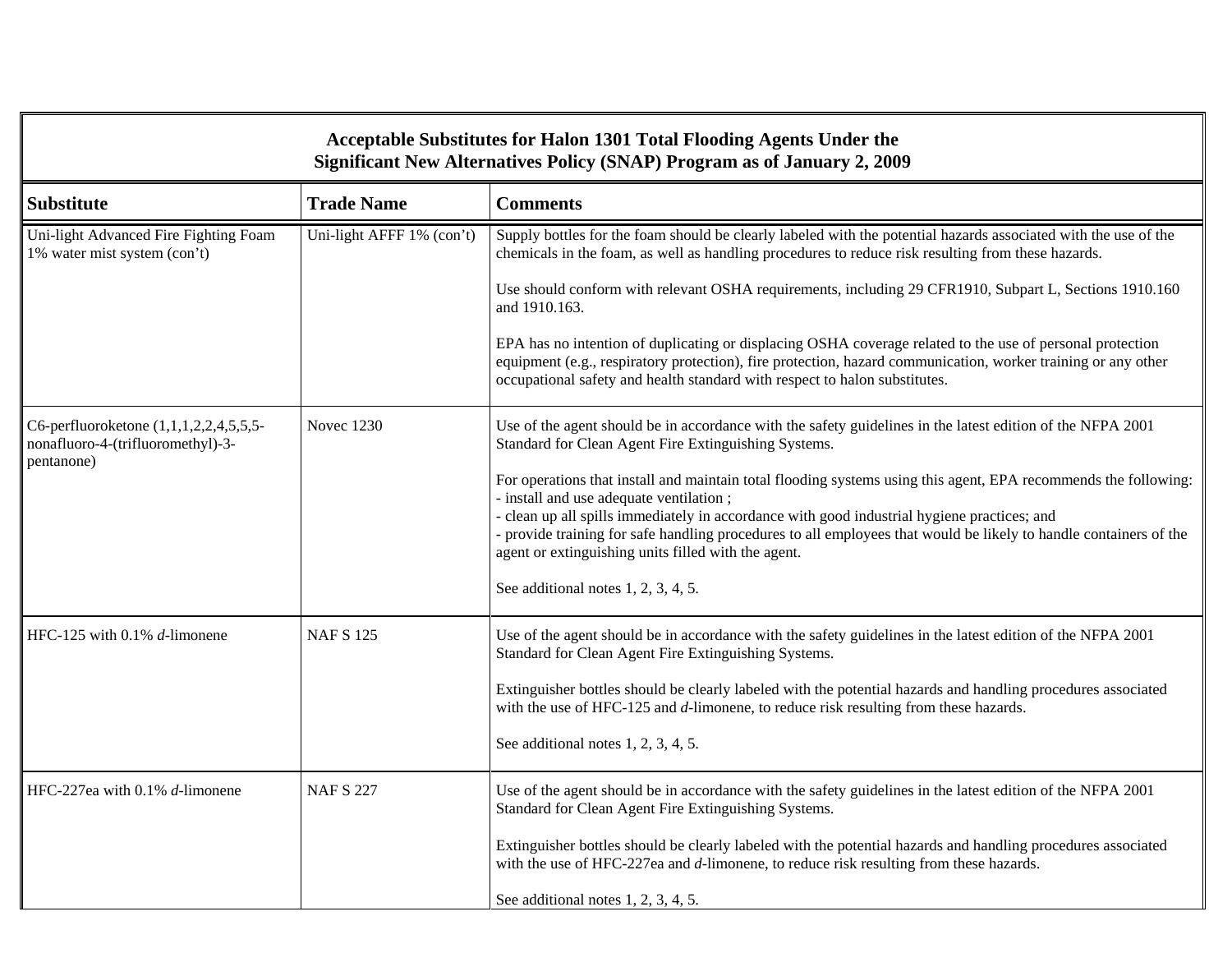| Acceptable Substitutes for Halon 1301 Total Flooding Agents Under the<br>Significant New Alternatives Policy (SNAP) Program as of January 2, 2009 |                         |                                                                                                                                                                                                                                                                                                                                                                                                                                                                                                                                                                                                                                                                                                                                                     |  |
|---------------------------------------------------------------------------------------------------------------------------------------------------|-------------------------|-----------------------------------------------------------------------------------------------------------------------------------------------------------------------------------------------------------------------------------------------------------------------------------------------------------------------------------------------------------------------------------------------------------------------------------------------------------------------------------------------------------------------------------------------------------------------------------------------------------------------------------------------------------------------------------------------------------------------------------------------------|--|
| <b>Substitute</b>                                                                                                                                 | <b>Trade Name</b>       | <b>Comments</b>                                                                                                                                                                                                                                                                                                                                                                                                                                                                                                                                                                                                                                                                                                                                     |  |
| Nitrogen/Water Mist Vortex System                                                                                                                 | Victaulic Vortex System | EPA recommends that users consult Section VIII of the Occupational Safety & Health Administration (OSHA)<br>Technical Manual for information on selecting the appropriate types of Personal Protective Equipment<br>(PPE). EPA recommends that use of this system should be in accordance with the safe exposure<br>guidelines for inert gas systems in the latest edition of NFPA 2001, specifically the requirements for<br>residual oxygen levels, and should be in accordance with the relevant operational requirements in<br>NFPA 750 Standard on Water Mist Fire Protection Systems.                                                                                                                                                         |  |
| $OS-10$                                                                                                                                           | ATK OS-10               | EPA recommends that users consult Section VIII of the Occupational Safety & Health Administration (OSHA)<br>Technical Manual for information on selecting the appropriate types of Personal Protective Equipment (PPE).<br>EPA recommends that use of this system should be in accordance with the safe exposure guidelines for inert gas<br>systems in the latest edition of NFPA 2001, specifically the requirements for residual oxygen levels, and should<br>be in accordance with the relevant operational requirements in NFPA Standard 2010 for Aerosol Extinguishing<br>Systems.<br>Use should conform with relevant OSHA requirements, including 29 CFR part 1910, subpart L, sections<br>1910.160 and 1910.162.<br>See additional note 5. |  |

Additional Comments

1. Must conform with OSHA 29 CFR 1910 Subpart L Section 1910.160.

2. Per OSHA requirements, protective gear (SCBA) must be available in the event personnel must reenter the area.

3. Discharge testing should be strictly limited only to that which is essential to meet safety or performance requirements.

4. The agent should be recovered from the fire protection system in conjunction with testing or servicing, and recycled for later use or destroyed.

5. EPA has no intention of duplicating or displacing OSHA coverage related to the use of personal protective equipment (e.g., respiratory protection), fire protection, hazard communication, worker training or any other occupational safety and health standard with respect to EPAs regulation of halon substitutes.

6. The NFPA 2001 Standard for Clean Agent Fire Extinguishing Systems gives guidelines for blends that contain HFC-134a or HCFC-22 and other acceptable total flooding agents, rather than referring to HFC-134a or HCFC-22 alone.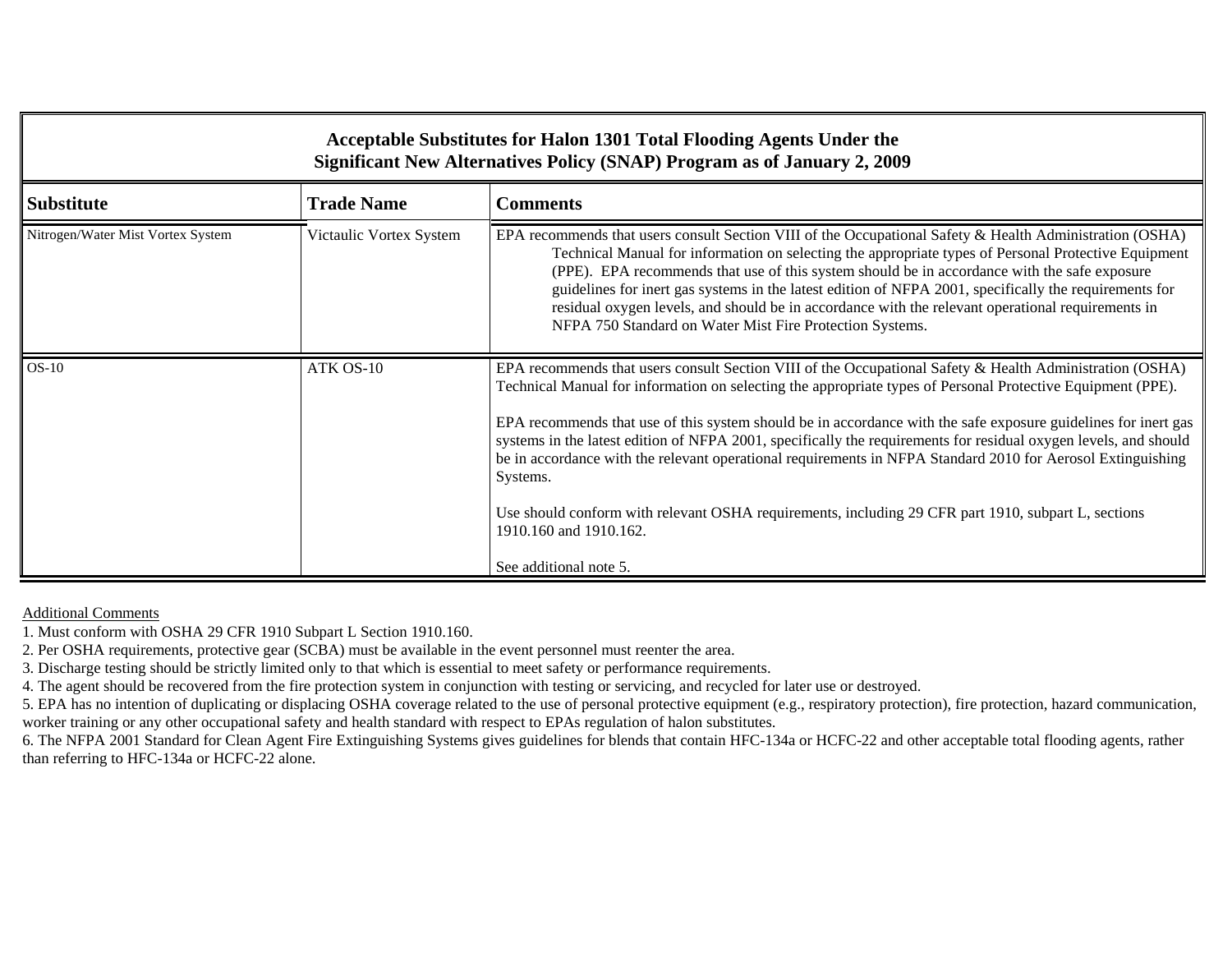|                                                                                              |                                                     |                                                                                                                                                                                                                                                      | Acceptable Substitutes for Halon 1301 Total Flooding Agents Subject to Use Conditions<br>under the Significant New Alternatives Policy (SNAP) Program as of January 2, 2009                                                                                                                                                                                                                                                                                                                                                                                                                                                                                                                                                                                                                                                                                                                                                                                                                                                                             |
|----------------------------------------------------------------------------------------------|-----------------------------------------------------|------------------------------------------------------------------------------------------------------------------------------------------------------------------------------------------------------------------------------------------------------|---------------------------------------------------------------------------------------------------------------------------------------------------------------------------------------------------------------------------------------------------------------------------------------------------------------------------------------------------------------------------------------------------------------------------------------------------------------------------------------------------------------------------------------------------------------------------------------------------------------------------------------------------------------------------------------------------------------------------------------------------------------------------------------------------------------------------------------------------------------------------------------------------------------------------------------------------------------------------------------------------------------------------------------------------------|
| <b>Substitute</b>                                                                            | <b>Trade Name</b>                                   | <b>Conditions</b>                                                                                                                                                                                                                                    | <b>Comments</b>                                                                                                                                                                                                                                                                                                                                                                                                                                                                                                                                                                                                                                                                                                                                                                                                                                                                                                                                                                                                                                         |
| Inert Gas/<br>Powdered<br><b>Aerosol Blend</b>                                               | FS 0140                                             | For use in normally unoccupied areas only.<br>Any employee who could possibly be in the area must<br>be able to escape within 30 seconds. The employer<br>shall ensure that no unprotected employees enter the<br>area during discharge.             | The manufacturer's SNAP application requested listing for use in unoccupied areas only.<br>See additional comment 2.                                                                                                                                                                                                                                                                                                                                                                                                                                                                                                                                                                                                                                                                                                                                                                                                                                                                                                                                    |
| Gelled<br>Halocarbon/Dry<br>Chemical<br>Suspension with<br>sodium<br>bicarbonate<br>additive | Envirogel with<br>sodium<br>bicarbonate<br>additive | Use of whichever hydrofluorocarbon gas (HFC-125,<br>HFC-227ea, or HFC-236fa) is employed in the<br>formulation must be in accordance with all<br>requirements for acceptability (i.e., narrowed use<br>limits) of that HFC under EPA's SNAP program. | Use of this agent should be in accordance with the safety guidelines in the latest edition of<br>the NFPA 2001 Standard for Clean Agent Fire Extinguishing Systems, for whichever<br>hydrofluorocarbon gas is employed.<br>Sodium bicarbonate release in all settings should be targeted so that increased blood pH level<br>would not adversely affect exposed individuals.<br>Users should provide special training, including the potential hazards associated with the use<br>of the HFC agent and sodium bicarbonate, to individual required to be in environments<br>protected by Envirogel with sodium bicarbonate additive extinguishing systems.<br>Each extinguisher should be clearly labeled with the potential hazards from use and safe<br>handling procedures.<br>See additional comments 1, 2, 3, 4, 5.                                                                                                                                                                                                                                 |
| Powdered<br>Aerosol D                                                                        | Aero K, Stat X                                      | For use only in normally unoccupied areas.                                                                                                                                                                                                           | Use of this agent should be in accordance with the safety guidelines in the latest edition of<br>the NFPA 2010 standard for Aerosol Extinguishing Systems.<br>For establishments manufacturing the agent or filling, installing, or servicing containers or<br>systems to be used in total flooding applications, EPA recommends the following:<br>adequate ventilation should be in place to reduce airborne exposure to constituents of<br>agent;<br>an eye wash fountain and quick drench facility should be close to the production area;<br>training for safe handling procedures should be provided to all employees that would be<br>likely to handle containers of the agent or extinguishing units filled with the agent;<br>workers responsible for clean up should allow for maximum settling of all particulates<br>before reentering area and wear appropriate protective equipment; and<br>all spills should be cleaned up immediately in accordance with good industrial hygiene<br>practices.<br>See additional comments 1, 2, 3, 4, 5. |
| Powdered                                                                                     | Fire Pro                                            | For use only in normally unoccupied areas.                                                                                                                                                                                                           | Use of this agent should be in accordance with the safety guidelines in the latest edition of                                                                                                                                                                                                                                                                                                                                                                                                                                                                                                                                                                                                                                                                                                                                                                                                                                                                                                                                                           |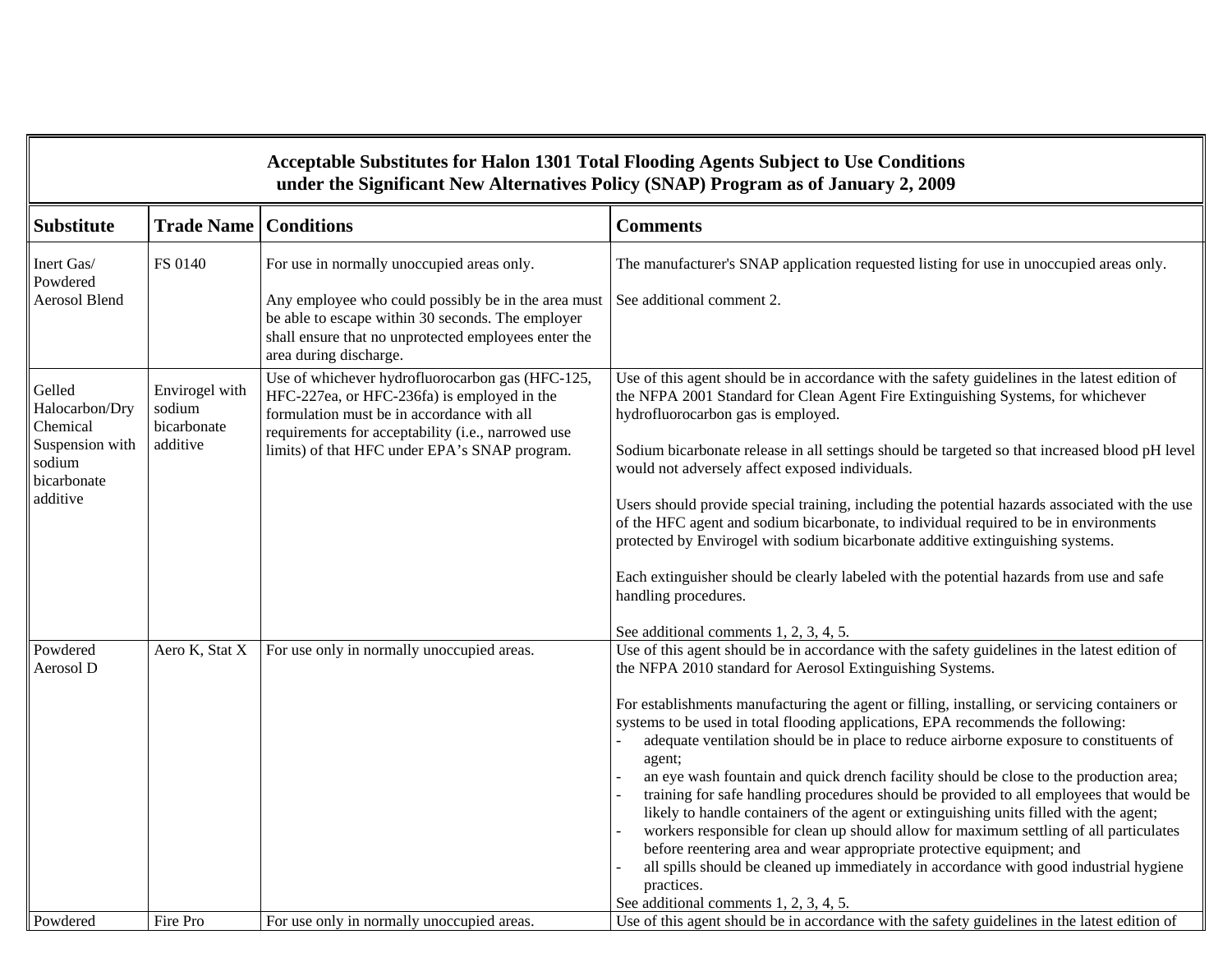|                           |                   |                                           | Acceptable Substitutes for Halon 1301 Total Flooding Agents Subject to Use Conditions<br>under the Significant New Alternatives Policy (SNAP) Program as of January 2, 2009                                                                                                                                                                                                                                                                                                                                                                                                                                                                                                                                                                                                                                                                     |
|---------------------------|-------------------|-------------------------------------------|-------------------------------------------------------------------------------------------------------------------------------------------------------------------------------------------------------------------------------------------------------------------------------------------------------------------------------------------------------------------------------------------------------------------------------------------------------------------------------------------------------------------------------------------------------------------------------------------------------------------------------------------------------------------------------------------------------------------------------------------------------------------------------------------------------------------------------------------------|
| <b>Substitute</b>         | <b>Trade Name</b> | <b>Conditions</b>                         | <b>Comments</b>                                                                                                                                                                                                                                                                                                                                                                                                                                                                                                                                                                                                                                                                                                                                                                                                                                 |
| Aerosol E                 |                   |                                           | the NFPA 2010 standard for Aerosol Extinguishing Systems.                                                                                                                                                                                                                                                                                                                                                                                                                                                                                                                                                                                                                                                                                                                                                                                       |
|                           |                   |                                           | For establishments manufacturing the agent or filling, installing, or servicing containers or<br>systems to be used in total flooding applications, EPA recommends the following:<br>adequate ventilation should be in place to reduce airborne exposure to constituents of<br>agent;<br>an eye wash fountain and quick drench facility should be close to the production area;<br>training for safe handling procedures should be provided to all employees that would be<br>likely to handle containers of the agent or extinguishing units filled with the agent;<br>workers responsible for clean up should allow for maximum settling of all particulates<br>before reentering area and wear appropriate protective equipment; and<br>all spills should be cleaned up immediately in accordance with good industrial hygiene<br>practices. |
|                           |                   |                                           | See additional comments 1, 2, 3, 4, 5.                                                                                                                                                                                                                                                                                                                                                                                                                                                                                                                                                                                                                                                                                                                                                                                                          |
| Phosphorous<br>tribromide | PhostrEx          | For use only in aircraft engine nacelles. | For establishments manufacturing the agent or filling, installing, or servicing containers or<br>systems, EPA recommends the following:<br>adequate ventilation should be in place and/or positive pressure, self-contained breathing<br>apparatus (SCBA) should be worn;<br>training for safe handling procedures should be provided to all employees that would be<br>likely to handle containers of the agent or extinguishing units filled with the agent; and<br>all spills should be cleaned up immediately in accordance with good industrial hygiene<br>practices.<br>See additional comments 1, 2, 3, 4, 5.                                                                                                                                                                                                                            |

Additional Comments

1. Must conform with OSHA 29 CFR 1910 Subpart L Section 1910.160.

2. Per OSHA requirements, protective gear (SCBA) must be available in the event personnel must reenter the area.

3. Discharge testing should be strictly limited only to that which is essential to meet safety or performance requirements.

4. The agent should be recovered from the fire protection system in conjunction with testing or servicing, and recycled for later use or destroyed.

5. EPA has no intention of duplicating or displacing OSHA coverage related to the use of personal protective equipment (e.g., respiratory protection), fire protection, hazard communication, worker training or any other occupational safety and health standard with respect to EPAs regulation of halon substitutes.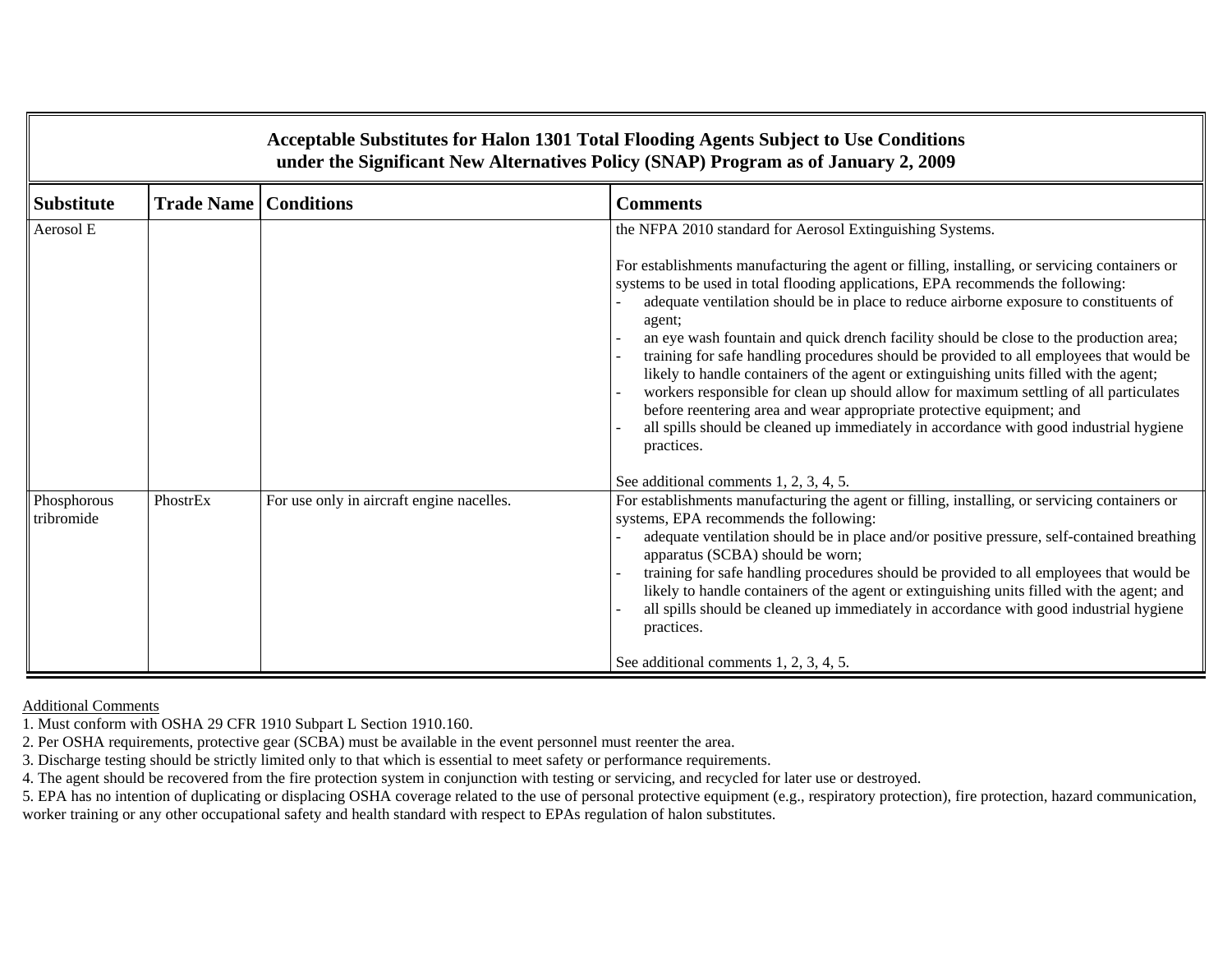|                   | Acceptable Substitutes for Halon 1301 Total Flooding Agents Subject to Narrowed Use Limits<br>under the Significant New Alternatives Policy (SNAP) Program as of January 2, 2009 |                                                                                                                                                                                                                                                                                                                                                                                                                                                                                                                                                                                                                                                                                                        |                                                                                                                                                                                                                                                                                                                                                                                                                                                                                                                                                                                                                                                                                                                                                                                                                                                                                                                                                                                                                                                                                                                                                                                                                                               |  |  |
|-------------------|----------------------------------------------------------------------------------------------------------------------------------------------------------------------------------|--------------------------------------------------------------------------------------------------------------------------------------------------------------------------------------------------------------------------------------------------------------------------------------------------------------------------------------------------------------------------------------------------------------------------------------------------------------------------------------------------------------------------------------------------------------------------------------------------------------------------------------------------------------------------------------------------------|-----------------------------------------------------------------------------------------------------------------------------------------------------------------------------------------------------------------------------------------------------------------------------------------------------------------------------------------------------------------------------------------------------------------------------------------------------------------------------------------------------------------------------------------------------------------------------------------------------------------------------------------------------------------------------------------------------------------------------------------------------------------------------------------------------------------------------------------------------------------------------------------------------------------------------------------------------------------------------------------------------------------------------------------------------------------------------------------------------------------------------------------------------------------------------------------------------------------------------------------------|--|--|
| <b>Substitute</b> | <b>Trade</b><br><b>Name</b>                                                                                                                                                      | <b>Limitations</b>                                                                                                                                                                                                                                                                                                                                                                                                                                                                                                                                                                                                                                                                                     | <b>Comments</b>                                                                                                                                                                                                                                                                                                                                                                                                                                                                                                                                                                                                                                                                                                                                                                                                                                                                                                                                                                                                                                                                                                                                                                                                                               |  |  |
| HFC-236fa         |                                                                                                                                                                                  | Acceptable when manufactured using any process that does<br>not convert perfluoroisobutylene (PFIB) directly to HFC-<br>236fa in a single step:<br>- for use in explosion suppression and explosion inertion<br>applications, and<br>- for use in fire suppression applications where other non-<br>PFC agents or alternatives are not technically feasible due to<br>performance or safety requirements:<br>(a) because of their physical or chemical properties, or<br>(b) where human exposure to the extinguishing agents may<br>result in failure to meet safety guidelines in the latest edition<br>of the NFPA 2001 Standard for Clean Agent Extinguishing<br>Systems applicable use conditions | Use of this agent should be in accordance with the safety guidelines in the latest<br>edition of the NFPA 2001 Standard for Clean Agent Fire Extinguishing Systems.<br>The comparative design concentration based on cup burner values is approximately<br>$6.4%$ .<br>Users should observe the limitations on HFC-236fa acceptability by taking the<br>following measures:<br>(i) conduct an evaluation of foreseeable conditions of end use;<br>(ii) determine that the physical or chemical properties or other technical constraints of<br>the other available agents preclude their use; and<br>(iii) determine that human exposure to the other alternative extinguishing agents may<br>result in failure to meet safety guidelines in the latest edition of the NFPA 2001<br>Standard for Clean Agent Fire Extinguishing Systems.<br>Documentation of such measures should be available for review upon request.<br>The principal environmental characteristic of concern for HFC-236fa is its high GWP<br>of 9400 and long atmospheric lifetime of 226 years. Actual contributions to global<br>warming depend upon the quantities emitted.<br>Feasible for use in a normally occupied area.<br>See additional comments 1, 2, 3, 4, 5 |  |  |
| $C_3F_8$          | PFC-218,<br><b>CEA-308</b>                                                                                                                                                       | Acceptable for nonresidential uses where other alternatives<br>are not technically feasible due to performance or safety<br>requirements:<br>(a) because of their physical or chemical properties, or<br>(b) where human exposure to the extinguishing agents may<br>result in failure to meet applicable use conditions safety<br>guidelines in the latest edition of the NFPA 2001 Standard<br>for Clean Agent Extinguishing Systems                                                                                                                                                                                                                                                                 | Use of this agent should be in accordance with the safety guidelines in the latest<br>edition of the NFPA 2001 Standard for Clean Agent Fire Extinguishing Systems.<br>The comparative design concentration based on cup burner values is approximately<br>8.8%.<br>Use of this agent should be in accordance with the safety guidelines in the latest<br>edition of the NFPA 2001 Standard for Clean Agent Fire Extinguishing Systems.<br>Users should observe the limitations on PFC acceptability by taking the following<br>measures:<br>(i) conduct an evaluation of foreseeable conditions of end-use;<br>(ii) determine that the physical or chemical properties or other technical constraints of<br>the other available agents preclude their use; and                                                                                                                                                                                                                                                                                                                                                                                                                                                                               |  |  |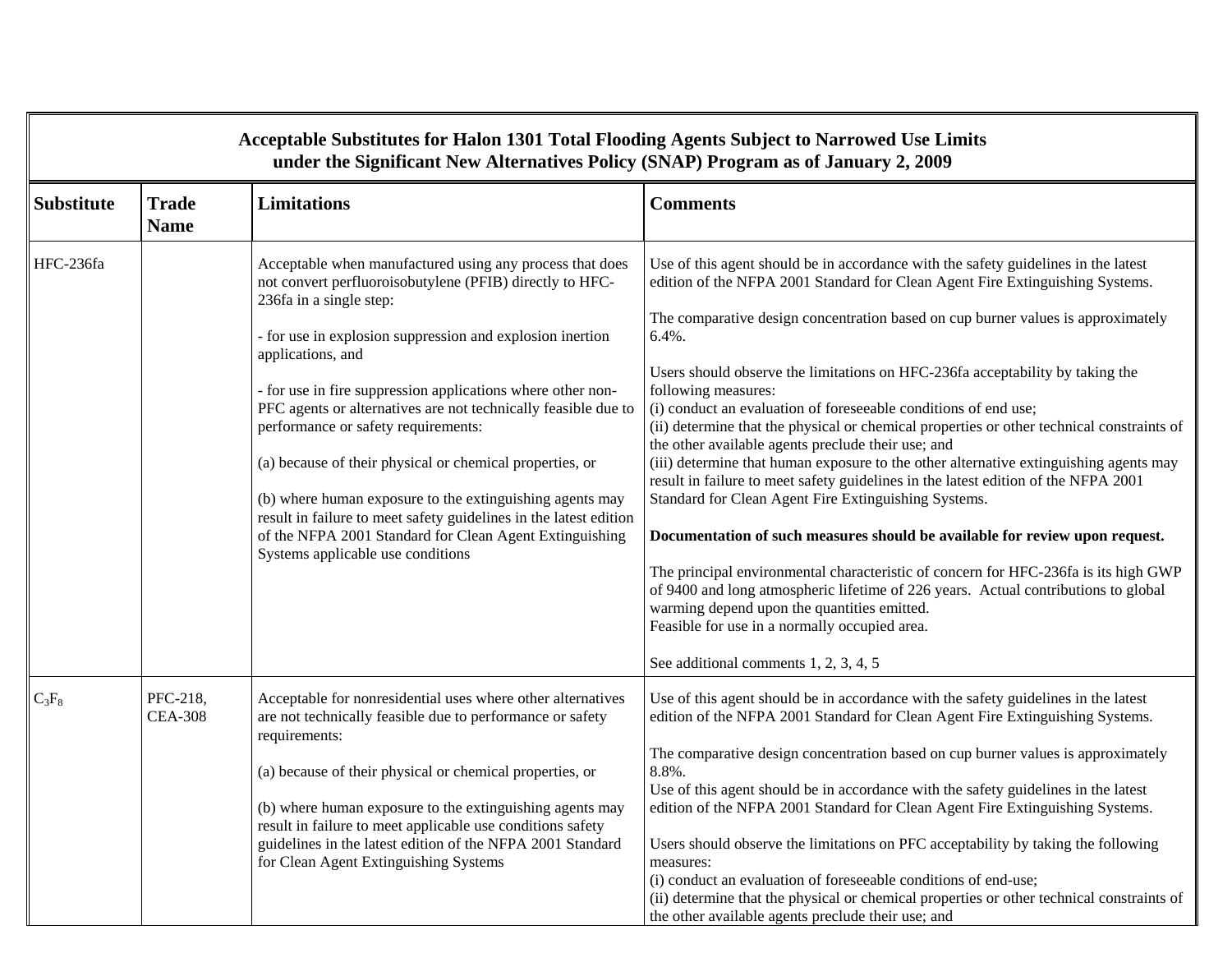| Acceptable Substitutes for Halon 1301 Total Flooding Agents Subject to Narrowed Use Limits<br>under the Significant New Alternatives Policy (SNAP) Program as of January 2, 2009 |                             |                                                                                                                                                                                                                                                                                                                                                                                                                                        |                                                                                                                                                                                                                                                                                                                                                                                                                                                                                                                                                                                                                                                                                                                                                                                                                                                                                                                                                                                                                                                                                    |  |  |  |
|----------------------------------------------------------------------------------------------------------------------------------------------------------------------------------|-----------------------------|----------------------------------------------------------------------------------------------------------------------------------------------------------------------------------------------------------------------------------------------------------------------------------------------------------------------------------------------------------------------------------------------------------------------------------------|------------------------------------------------------------------------------------------------------------------------------------------------------------------------------------------------------------------------------------------------------------------------------------------------------------------------------------------------------------------------------------------------------------------------------------------------------------------------------------------------------------------------------------------------------------------------------------------------------------------------------------------------------------------------------------------------------------------------------------------------------------------------------------------------------------------------------------------------------------------------------------------------------------------------------------------------------------------------------------------------------------------------------------------------------------------------------------|--|--|--|
| <b>Substitute</b>                                                                                                                                                                | <b>Trade</b><br><b>Name</b> | <b>Limitations</b>                                                                                                                                                                                                                                                                                                                                                                                                                     | <b>Comments</b>                                                                                                                                                                                                                                                                                                                                                                                                                                                                                                                                                                                                                                                                                                                                                                                                                                                                                                                                                                                                                                                                    |  |  |  |
|                                                                                                                                                                                  |                             |                                                                                                                                                                                                                                                                                                                                                                                                                                        | (iii) determine that human exposure to the other alternative extinguishing agents may<br>result in failure to meet safety guidelines in the latest edition of the NFPA 2001<br>Standard for Clean Agent Fire Extinguishing Systems.                                                                                                                                                                                                                                                                                                                                                                                                                                                                                                                                                                                                                                                                                                                                                                                                                                                |  |  |  |
|                                                                                                                                                                                  |                             |                                                                                                                                                                                                                                                                                                                                                                                                                                        | Documentation of such measures should be available for review upon request.                                                                                                                                                                                                                                                                                                                                                                                                                                                                                                                                                                                                                                                                                                                                                                                                                                                                                                                                                                                                        |  |  |  |
|                                                                                                                                                                                  |                             |                                                                                                                                                                                                                                                                                                                                                                                                                                        | The principal environmental characteristic of concern for PFCs is that they have high<br>GWPs and long atmospheric lifetimes. Actual contributions to global warming depend<br>upon the quantities of PFCs emitted.                                                                                                                                                                                                                                                                                                                                                                                                                                                                                                                                                                                                                                                                                                                                                                                                                                                                |  |  |  |
|                                                                                                                                                                                  |                             |                                                                                                                                                                                                                                                                                                                                                                                                                                        | See additional comments 1, 2, 3, 4, 5.                                                                                                                                                                                                                                                                                                                                                                                                                                                                                                                                                                                                                                                                                                                                                                                                                                                                                                                                                                                                                                             |  |  |  |
| $C_4F_{10}$                                                                                                                                                                      | PFC-410,<br><b>CEA-410</b>  | Acceptable for nonresidential uses where other alternatives<br>are not technically feasible due to performance or safety<br>requirements:<br>(a) because of their physical or chemical properties, or<br>(b) where human exposure to the extinguishing agents may<br>result in failure to meet applicable use conditions safety<br>guidelines in the latest edition of the NFPA 2001 Standard<br>for Clean Agent Extinguishing Systems | Use of this agent should be in accordance with the safety guidelines in the latest<br>edition of the NFPA 2001 Standard for Clean Agent Fire Extinguishing Systems.<br>Users should observe the limitations on PFC acceptability by taking the following<br>measures:<br>(i) conduct an evaluation of foreseeable conditions of end-use;<br>(ii) determine that the physical or chemical properties or other technical constraints of<br>the other available agents preclude their use; and<br>(iii) determine that human exposure to the other alternative extinguishing agents may<br>result in failure to meet safety guidelines in the latest edition of the NFPA 2001<br>Standard for Clean Agent Fire Extinguishing Systems.<br>Documentation of such measures should be available for review upon request.<br>The principal environmental characteristic of concern for PFCs is that they have high<br>GWPs and long atmospheric lifetimes. Actual contributions to global warming depend<br>upon the quantities of PFCs emitted.<br>See additional comments 1, 2, 3, 4, 5. |  |  |  |
| SF <sub>6</sub>                                                                                                                                                                  |                             | Only for use as a discharge agent in military applications and<br>in civilian aircraft.                                                                                                                                                                                                                                                                                                                                                | Users should limit testing only to that which is essential to meet safety or performance<br>requirements.                                                                                                                                                                                                                                                                                                                                                                                                                                                                                                                                                                                                                                                                                                                                                                                                                                                                                                                                                                          |  |  |  |
|                                                                                                                                                                                  |                             |                                                                                                                                                                                                                                                                                                                                                                                                                                        | This agent is used only to test new Halon 1301 systems.                                                                                                                                                                                                                                                                                                                                                                                                                                                                                                                                                                                                                                                                                                                                                                                                                                                                                                                                                                                                                            |  |  |  |
|                                                                                                                                                                                  |                             |                                                                                                                                                                                                                                                                                                                                                                                                                                        | Use of this agent should be in accordance with the safety guidelines in the latest                                                                                                                                                                                                                                                                                                                                                                                                                                                                                                                                                                                                                                                                                                                                                                                                                                                                                                                                                                                                 |  |  |  |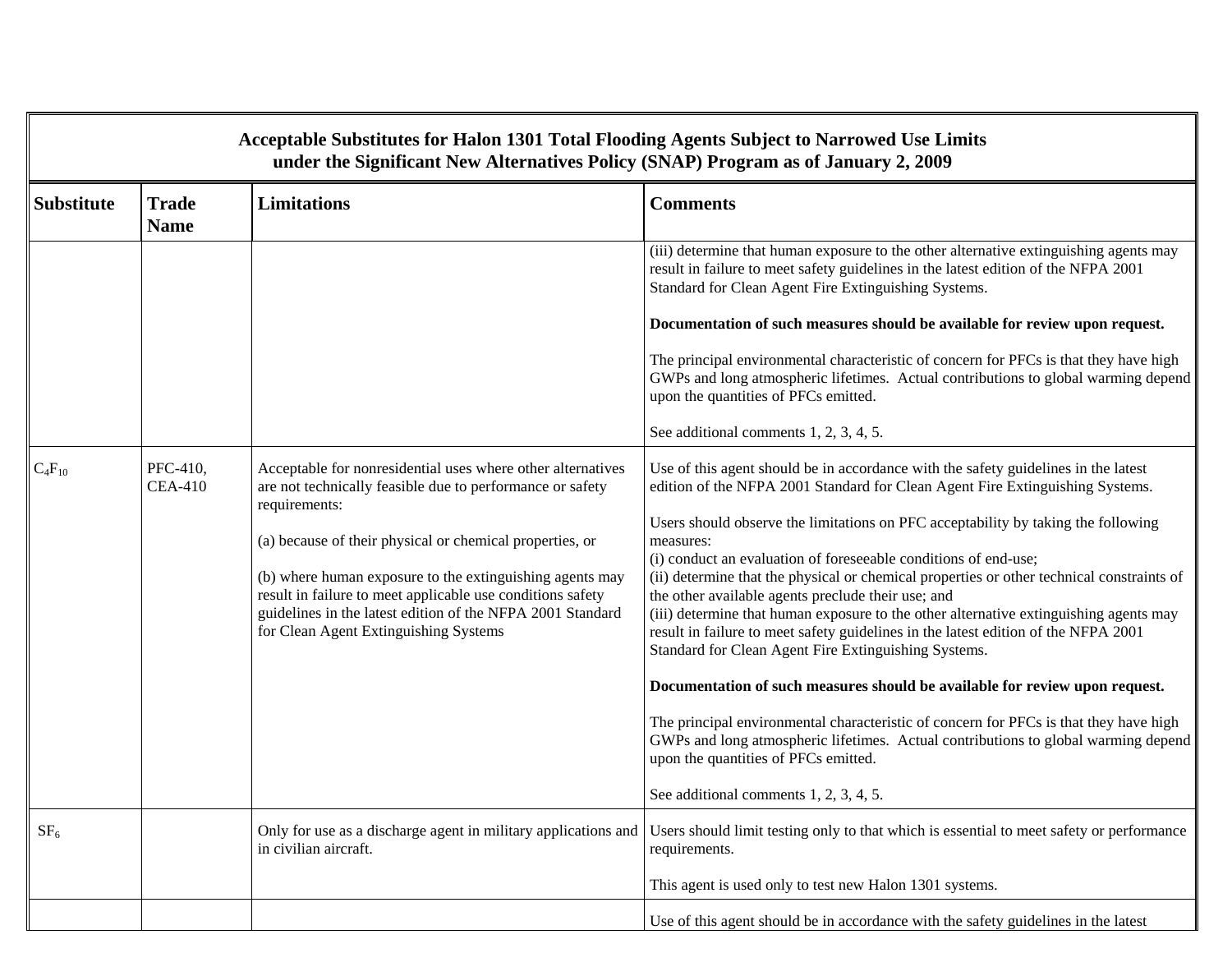| Acceptable Substitutes for Halon 1301 Total Flooding Agents Subject to Narrowed Use Limits<br>under the Significant New Alternatives Policy (SNAP) Program as of January 2, 2009 |                                                                                                       |                                                                                                                                                                                                                                                                                                                                                                                                                         |                                                                                                                                                                                                                                                                                                                                                                                                                                                                                                |  |  |  |  |
|----------------------------------------------------------------------------------------------------------------------------------------------------------------------------------|-------------------------------------------------------------------------------------------------------|-------------------------------------------------------------------------------------------------------------------------------------------------------------------------------------------------------------------------------------------------------------------------------------------------------------------------------------------------------------------------------------------------------------------------|------------------------------------------------------------------------------------------------------------------------------------------------------------------------------------------------------------------------------------------------------------------------------------------------------------------------------------------------------------------------------------------------------------------------------------------------------------------------------------------------|--|--|--|--|
| <b>Substitute</b>                                                                                                                                                                | <b>Trade</b><br><b>Name</b>                                                                           | <b>Limitations</b>                                                                                                                                                                                                                                                                                                                                                                                                      | <b>Comments</b>                                                                                                                                                                                                                                                                                                                                                                                                                                                                                |  |  |  |  |
| CF <sub>3</sub> I                                                                                                                                                                |                                                                                                       | Use only in normally unoccupied areas.                                                                                                                                                                                                                                                                                                                                                                                  | edition of the NFPA 2001 Standard for Clean Agent Fire Extinguishing Systems.<br>See additional comments 1, 2, 3, 4, 5.                                                                                                                                                                                                                                                                                                                                                                        |  |  |  |  |
| Gelled<br>Halocarbon/Dry<br>Chemical<br>Suspension<br>with any<br>additive other<br>than ammonium<br>poly-phosphate<br>or sodium<br>bicarbonate                                  | Envirogel with<br>any additive<br>other than<br>ammonium<br>polyphosphate<br>or sodium<br>bicarbonate | Use only in normally unoccupied areas                                                                                                                                                                                                                                                                                                                                                                                   | Use of this agent should be in accordance with the safety guidelines in the latest<br>edition of the NFPA 2001 Standard for Clean Agent Fire Extinguishing Systems, for<br>whichever hydrofluorocarbon gas is employed.<br>Envirogel is listed as a streaming substitute under the generic name Gelled Halocarbon<br>/ Dry Chemical Suspension. Envirogel was also previously listed as a total flooding<br>substitutes under the same generic name.<br>See additional comments 1, 2, 3, 4, 5. |  |  |  |  |
| <b>HFC Blend B</b>                                                                                                                                                               | Halotron II                                                                                           | Acceptable in areas that are not normally occupied only.                                                                                                                                                                                                                                                                                                                                                                | See additional comments 1, 2, 3, 4, 5.                                                                                                                                                                                                                                                                                                                                                                                                                                                         |  |  |  |  |
| HFC227-BC                                                                                                                                                                        |                                                                                                       | Sodium bicarbonate release in all settings should be targeted<br>so that increased pH level would not adversely affect<br>exposed individuals. Users should provide special training to<br>individuals required to be in environments protected by<br>HFC227BBC extinguishing systems.<br>Each HFC227BBC extinguisher should be clearly labeled<br>with the potential hazards from use and safe handling<br>procedures. | Use of this agent should be in accordance with the safety guidelines in the latest<br>edition of the NFPA 2001 Standard for Clean Agent Fire Extinguishing Systems.<br>See additional comments 1, 2, 3, 4, 5.                                                                                                                                                                                                                                                                                  |  |  |  |  |

Additional Comments

1. Should conform with OSHA 29 CFR 1910 Subpart L Section 1910.160.

2. Per OSHA requirements, protective gear (SCBA) must be available in the event personnel must reenter the area.

3. Discharge testing should be strictly limited only to that which is essential to meet safety or performance requirements.

4. The agent should be recovered from the fire protection system in conjunction with testing or servicing, and recycled for later use or destroyed.

5. EPA has no intention of duplicating or displacing OSHA coverage related to the use of personal protective equipment (e.g., respiratory protection), fire protection, hazard communication, worker training or any other occupational safety and health standard with respect to halon substitutes.